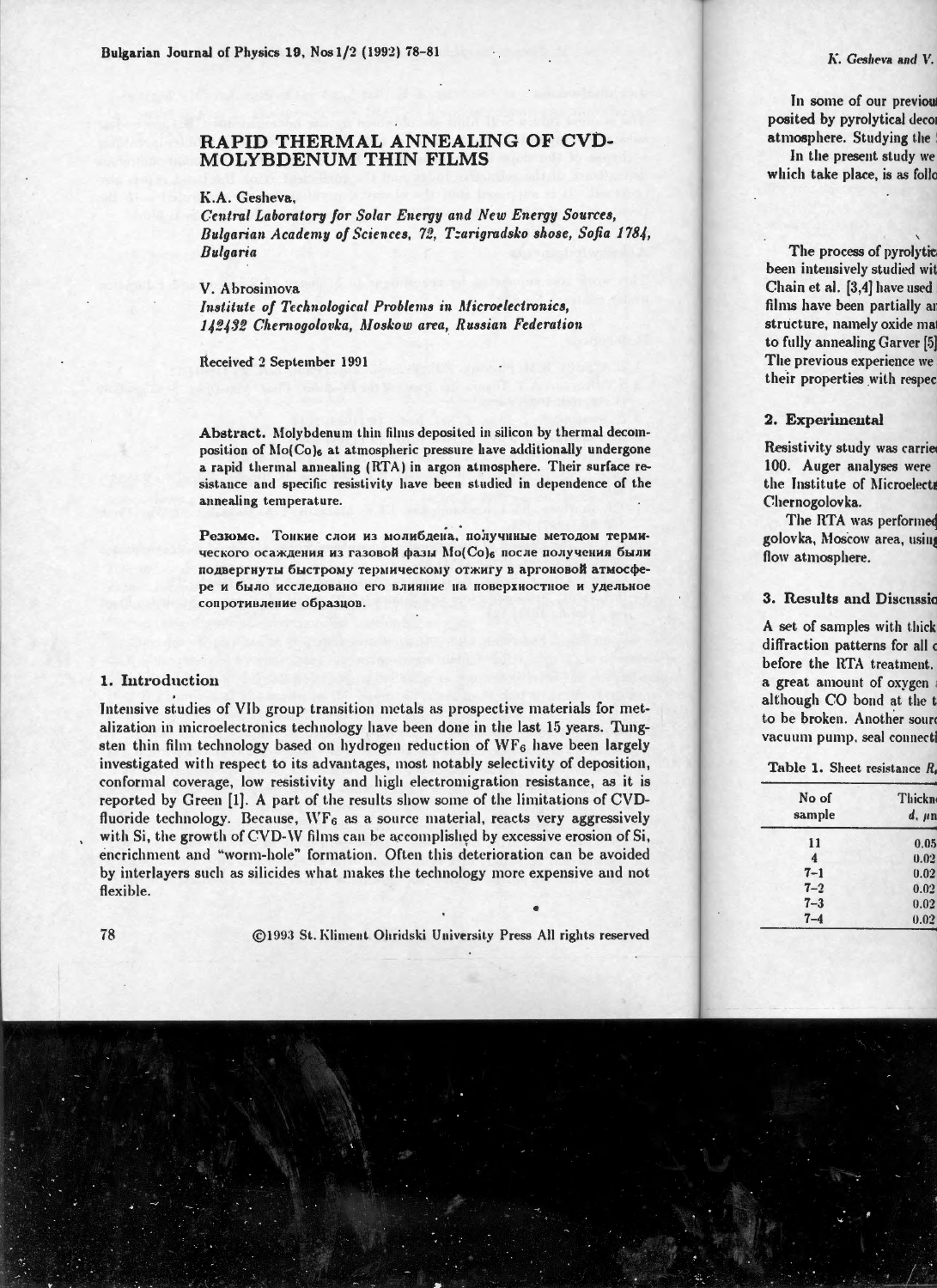#### K. Gesheva and V. Abrosimova. Rapid Thermal Annealing of...

In some of our previous studies, Gesheva et al. [2] reported for W films, deposited by pyrolytical decomposition of  $W(CO)$ <sub>6</sub> and further annealed in hydrogen atmosphere. Studying the Si surface, the authors found no deteriorations.

In the present study we used  $Mo(Co)_{6}$  as a source material. The basic reaction. which take place, is as follows:

$$
Mo(CO)_{6} \frac{300^{o}C}{Ar} Mo + 6CO.
$$
 (1)

The process of pyrolytical decomposition of  $Mo(CO)_{6}$  in presence of oxygen has been intensively studied with respect to their application as solar selective surfaces. Chain et al. [3,4] have used in their study stainless steel substrates and further their films have been partially annealed in  $H_2$  atmosphere in order to obtain composite structure, namely oxide matrix in which pure metal particles are embedded. Going to fully annealing Garver [5] obtains highly reflective Mo films with low resistivities. The previous experience we applied to obtain Mo films on Si substrates and to study their properties with respect to application in microelectronics metalization.

#### 2. Experimental

Resistivity study was carried out using a four-point probe technics — Model FPP-100. Auger analyses were performed by Auger electron spectrometry system in the Institute of Microelectronics, Sofia, X-ray diffraction analyses were made in Chernogolovka.

The RTA was performed in the Institute of Technological Problems in Chernogolovka, Moscow area, using halogen lamps, which heat the samples for 60 s in Ar flow atmosphere.

## 3. Results and Discussion

A set of samples with thickness (d) in the range  $0.02 - 0.15 \ \mu m$  was used. X-ray diffraction patterns for all of them show that they are with amorphous structure before the RTA treatment. Auger analyses show that besides Mo, films contain a great amount of oxygen and carbon. Carbon may originate from CO groups, although CO bond at the temperature of deposition (300-400°C) seems unlikely to be broken. Another source of carbon may be the CVD system which includes a vacuum pump, seal connections and so on.

| No of<br>sample         | <b>Thickness</b><br>$d, \mu m$ | Surface resistance<br>$R_s, \Omega/\Box$ | Resistivity<br>$\rho$ , $\mu\Omega$ .m<br>6.59 |  |
|-------------------------|--------------------------------|------------------------------------------|------------------------------------------------|--|
| 11                      | 0.055                          | 119.8                                    |                                                |  |
| $\overline{\mathbf{A}}$ | 0.02                           | 19.27                                    | 2.89                                           |  |
| $7 - 1$                 | 0.02                           | 143.4                                    | 2.87                                           |  |
| $7 - 2$                 | 0.02                           | 196.0                                    | 3.92                                           |  |
| $7 - 3$                 | 0.02                           | 160.4                                    | 3.2                                            |  |
| $7 - 4$                 | 0.02                           | 164.3                                    | 3.29                                           |  |

Table 1. Sheet resistance  $R_k$  and resistivity  $\rho$  of as-deposited CVD-carbonyl Mo films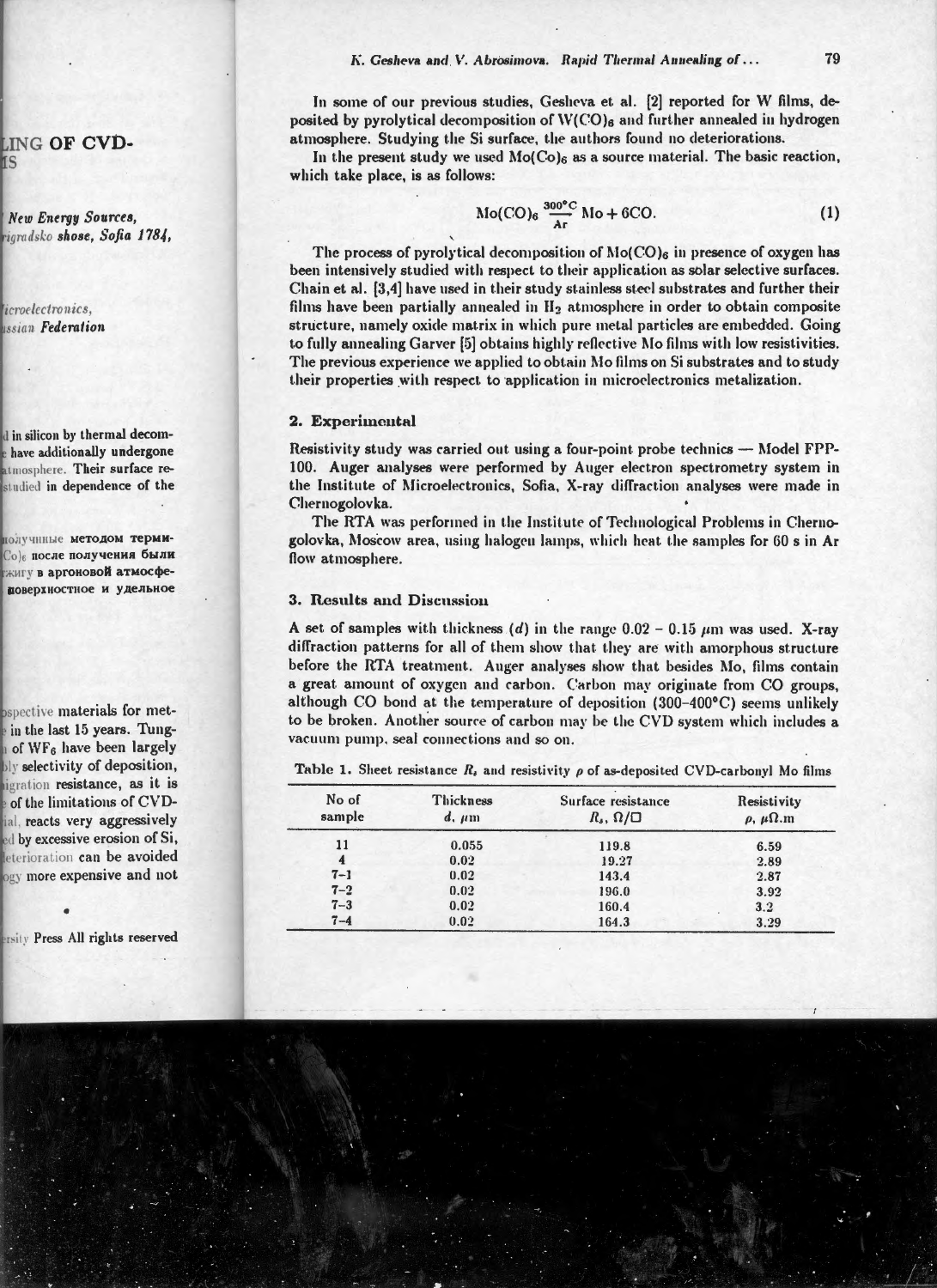| No of<br>sample         | <b>Temperature</b><br>$T$ , $^{\circ}$ C | Duration<br>t, s | Atmosphere | Surface resistivity<br>$R_{\ast}$ , $\Omega/\Box$ | Resistivity<br>$\rho$ , $\mu\Omega$ .m |
|-------------------------|------------------------------------------|------------------|------------|---------------------------------------------------|----------------------------------------|
| 11                      | 600                                      | 60               | Ar         | 70.38                                             | 3.87                                   |
| 11                      | 700                                      | 60               | Ar         | 35.18                                             | 1.93                                   |
| 11                      | 800                                      | 60               | Ar         | 23.44                                             | 1.29                                   |
| $\overline{\bf 4}$      | 600                                      | 60               | Ar         | 17.14                                             | 2.571                                  |
| $\overline{\mathbf{4}}$ | 700                                      | 60               | Ar         | 14.48                                             | 2.172                                  |
| 4                       | 800                                      | 60               | Ar         | 9.204                                             | 1.381                                  |
| $\overline{\bf{4}}$     | 900                                      | 60               | Ar         | 1.402                                             | 0.21                                   |
| $\overline{\mathbf{4}}$ | 1000                                     | 60               | Ar         | 0.784                                             | 0.117                                  |
| $7 - 1$                 | 600                                      | 60               | Ar         | 138.6                                             | 2.77                                   |
| $7 - 1$                 | 650                                      | 60               | Ar         | 137.6                                             | 2.75                                   |
| $7 - 1$                 | 700                                      | 60               | Ar         | 130.2                                             | 2.6                                    |
| $7 - 1$                 | 750                                      | 60               | Ar         | 56.24                                             | 1.12                                   |
| $7 - 1$                 | 800                                      | 60               | Ar         | 39.4                                              | 0.788                                  |
| $7 - 2$                 | 700                                      | 60               | Ar         | 163.2                                             | 3.26                                   |
| $7 - 3$                 | 750                                      | 60               | Ar         | 82.86                                             | 1.66                                   |
| $7 - 4$                 | 800                                      | 60               | Ar         | 37.04                                             | 0.74                                   |

Table 2. Surface resistance  $R<sub>s</sub>$  and resistivity  $\rho$  of CVD-carbonyl Mo films after Rapid Thermal Annealing

Results for sheet resistance are resistivity of Mo films before and after RTA treatment are presented in Table 1 and Table 2. As it can be seen from the tables films as thin as 200 Åhave enough high density to expose sheet resistance in the range of about 3 up to 6.6  $\mu\Omega m$ . These values drop down considerably when RTA



Fig. 1. Resistivity versus RTA-temperature for Mo thin films with different thicknesses:  $1 - d = 0.055 \mu m$ ;  $2 - d = 0.15 \mu m$ ; 3 and  $4 - d = 0.02 \mu m$